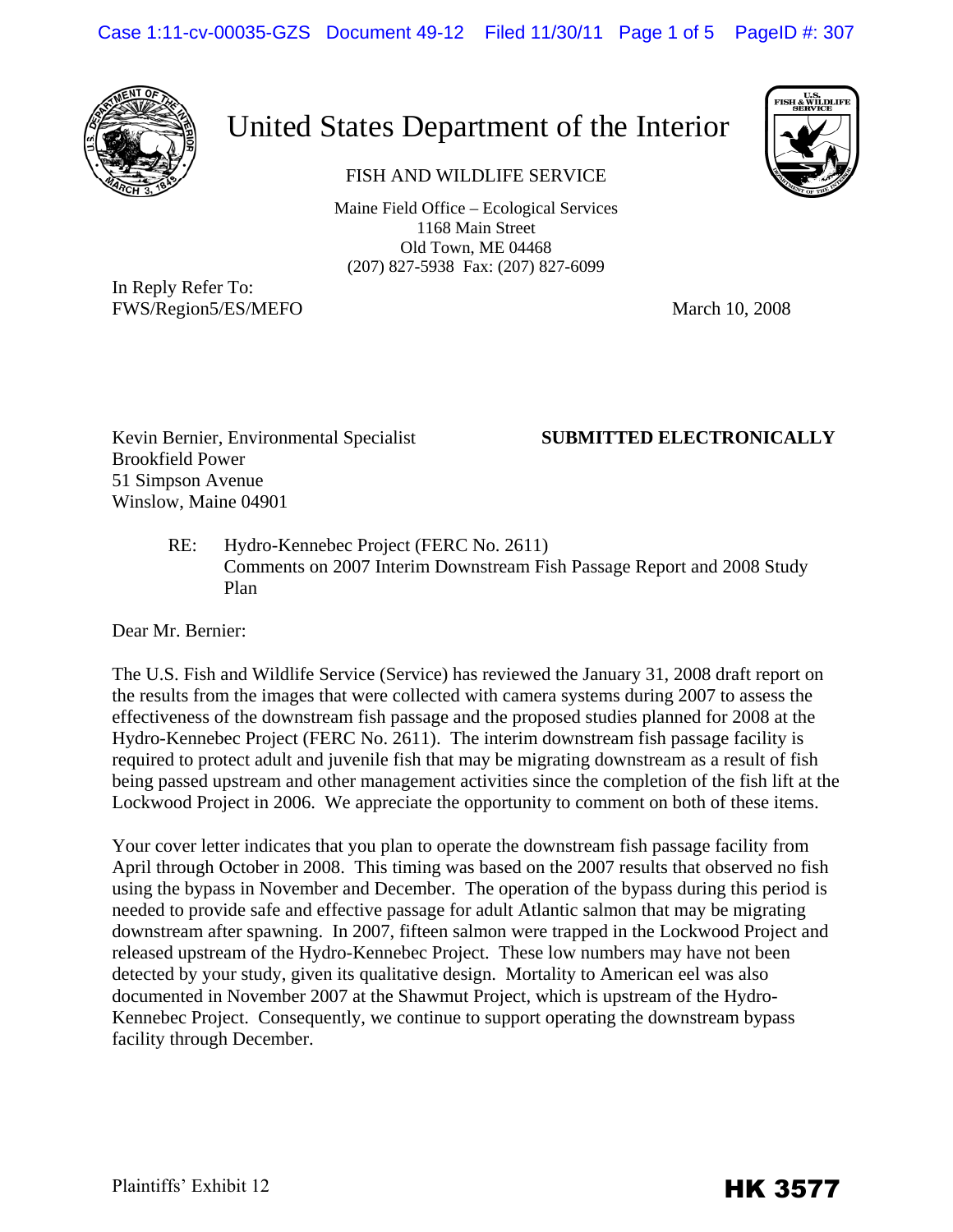In reviewing the draft report, we examined our notes from our June 7, 2007 inspection of the interim downstream fish passage facility. We met you and Eric Lindell and had the opportunity to observed the facility in operation (consisting of floating angled fish guidance device in forebay, surface bypass at spillway side of powerhouse intake, turbines at 100 percent and a head pond that was about 12 includes above the normal elevation of 81 feet). We discussed several items during the inspection, including:

- 1. The top of the fish guidance device was submerged 12 to 18 inches below the surface of the water, making the guidance less effective for salmon smolts. We indicated that it was necessary to operate the project in such a way as to eliminate the submergence of floating guidance device;
- 2. The cascade from the surface bypass gate impacted the vertical and side walls in the bypass channel in a manner that could possibly injure fish that are guided into the bypass gate. We estimate the flow to be about 360 cfs (the normal bypass flow is 320 cfs but the higher headpond would result in more bypass flow). Given this condition, we recommended a mark-and-recapture study at the normal operating flow of 320 cfs to assess if safe and effective downstream fish passage is being achieved; and
- 3. We noted the need to install the previously recommend confining sill on the roof of draft tube extension in the tailrace. The sill is needed to keep the discharge jet from the bypass channel from spreading onto exposed draft tube roof.

We were very pleased with your response to the submerged fish guidance device, which was corrected within days of the inspection. We also appreciate your effort to complete the confining sill last year. The draft report or this year's study plan does not appear to address the mark-andrecapture study to assess fish injury. The Service believes that this study is still necessary because of the turbulent conditions in the bypass channel.

## **General Comments**

The draft report indicates that the fish guidance device was not installed last year until May  $29<sup>th</sup>$ because of high flow conditions. Salmon smolts migrate downstream from April through May so the late installation of the guidance device leaves smolts more susceptible to turbine entrainment. Modifications need to be considered to either the process to install the guidance device, the device itself, or project operations to allow its installation and effective operation starting in April.

The conclusions drawn in the report supported using a handful of representative images. A more systematic analysis needs to be completed with the collected data to better support the conclusions that were drawn about how the fish may or may not use the bypass. We recommend that the images are coded based on camera location, fish behavior, observational conditions (image quality), river flow and bypass flow and then are presented based on the frequency and percent occurrence on a daily basis. It would be important to include the times when sampling did not occur due to operational issues (turbulence, malfunction and debris). This approach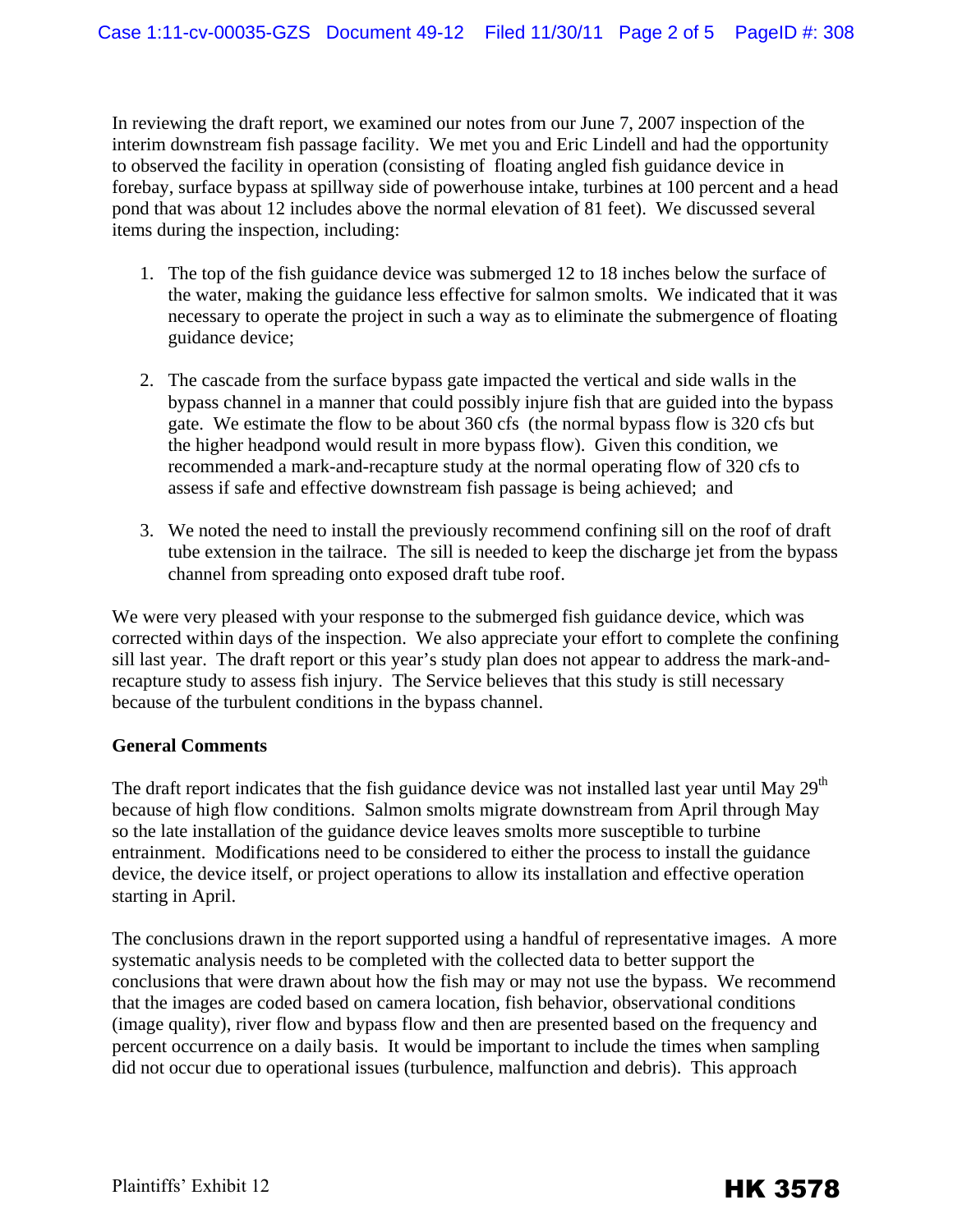would still be qualitative but it would be more structured, providing better support for your conclusions.

The draft report has several references indicating that dead or injured fish were not observed during the study or in previous visual observations. The qualitative methods used would make it difficult to detect dead or injured fish with much certainty. We are not comfortable in concluding that injury does not occur in the facility based on anecdotal observation because of how the water impacts the vertical and side walls in the bypass channel as it leaves the bypass gate.

It would be helpful if you include a more detail description of your operational experience with the fish guidance device in 2007, including the type of damage that occurred, the repairs that were needed, the incidence that it was overtopped, and the conditions when overtopping occurred.

The images should be labeled so one can identify the fish guidance device or the bypass gate in the images.

## **Specific Comments**

The draft report did not have page numbers so we numbered the pages as a reference.

Page 2, 1<sup>st</sup> Paragraph. Two cameras were installed to monitor the bypass weir from April 10 to December  $31^{st}$ . A table should be included that includes the date, the river flow, bypass flow, generation flow and the incidence of fish (species, if possible, and size) shown either holding or entering the bypass facility.

Page 6,  $5<sup>th</sup>$  Paragraph. Document how many of the sampled images were obstructed by turbulence, debris or other factors.

Page 7, Image PI-4. This image shows the cascade from the surface bypass gate impacting the vertical and side walls in the bypass channel, as discussed above.

Page 11, 1<sup>st</sup> Paragraph. The Didson camera observations should be presented in a table that includes the date, the river flow, bypass flow, generation flow, and the incidence of fish (species, if possible, and size) shown either holding, using the bypass facility, between the fish guidance device and the trash rack, and fish at the face of the trash rack (those likely entrained).

Page 21,  $1<sup>st</sup>$  Paragraph. Turbulence from the floating boom on the fish guidance device appeared to create a barrier to fish by preventing them from moving into the bypass gate. We recommend that the report provide more interpretation of this observation so that we can better understand the frequency and flow conditions when this delay may occur.

Page 26, 3<sup>rd</sup> Paragraph. As discussed above, the downstream fish passage facility should be operated through December.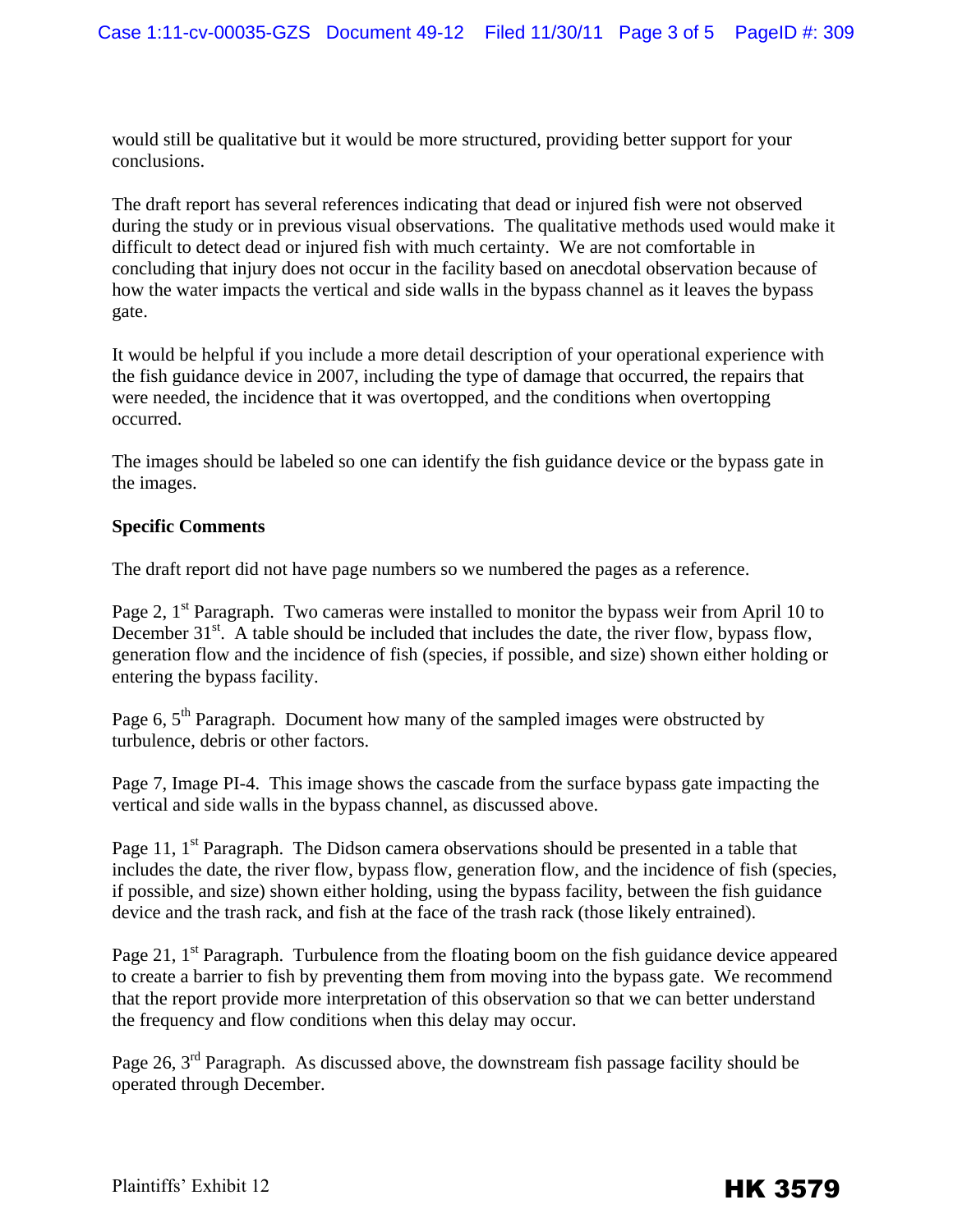Kevin Bernier 4

Page 26, 4<sup>th</sup> Paragraph. The report indicates that lighting and flow acceleration will be studied in 2008 to improve guiding fish to the bypass gate, but not information is provided on the methods that will be used for the study.

Page 27, 3<sup>rd</sup> Paragraph. No details are provided on how the images will be analyzed and presented in 2008.

Page 27, 5<sup>th</sup> Paragraph. The proposed number of antennas and their placement should be able to detect the number of smolts that enter the bypass gate, but they will not provide any information on the other pathways smolts use (spillway, turbine entrainment or remain in the impoundment). At a minimum, the placement of the antennas should be reconsidered to provide information about the smolts that may become entrained.

Page 27, 8<sup>th</sup> Paragraph. It is unclear whether the control group will be tagged or not. We recommend that they are tagged in the same manner as the experimental group. The number of fish in the control group should be similar to that of the experimental group or at least over 100 fish. The smolts are expected to be released after the fish guidance device is deployed. It will be important to start the test no later than May  $20<sup>th</sup>$  to ensure that the test is completed within the expected smolt downstream migration period, otherwise smolt migratory urge may become diminished leading to an increased residualization risk.

We appreciate the opportunity to comment on the draft report and 2008 study plan. We found the 2007 field inspection to be very valuable and also plan to visit the facility this spring to observe its operation. If you have any questions regarding these comments, please contact Frederic Seavey at (207) 827-5938 extension 16 or at the above address.

Sincerely,

*/s/ Frederic G. Seavey* 

 Frederic G. Seavey Fish and Wildlife Biologist